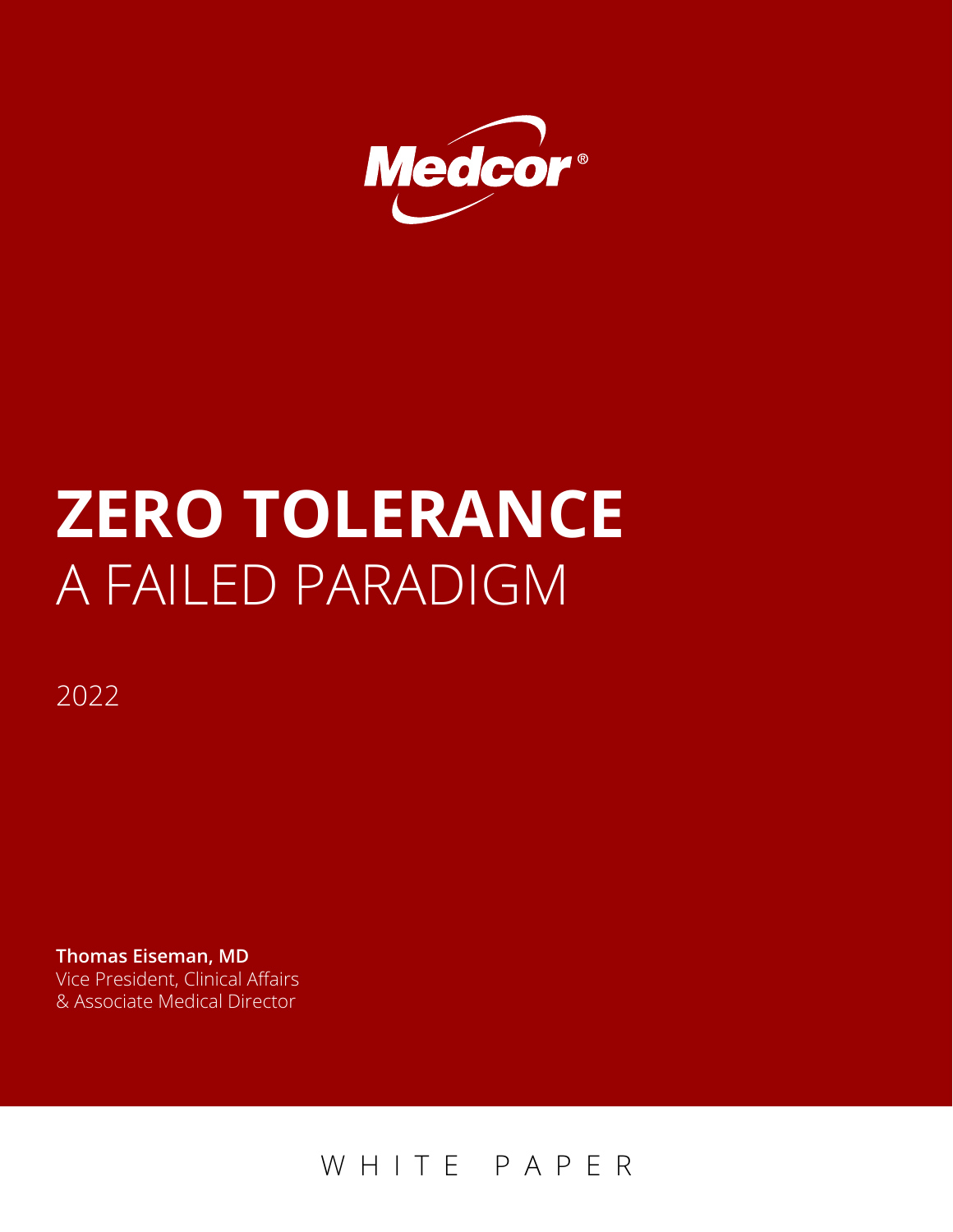#### **INTRODUCTION**

Competition for qualified, motivated and committed employees has never been more challenging. Stressors, pandemic related or not, have led to an increase in drug and alcohol use at home and in the workplace. Our collective sobriety has been challenged in ways never thought possible. While employers have an obligation to provide a healthy, supportive, and safe work environment, new policies and procedures related to the pandemic have been difficult to implement. Current policies of "Zero Tolerance"—like the 1980's "War on Drugs"—have largely failed to conquer the problems they were created to solve. Simply defined, zero tolerance is the swift and immediate firing of any employee found to be impaired on the job or who is suffering from a substance use disorder (SUD) due to physical, emotional, or psychological dependence on alcohol or drugs.

#### **BACKGROUND**

Current federally collected data (SAMHSA) supports that over 25 million Americans suffer from some form of addiction, with only a small percentage receiving treatment. Drug overdose deaths have skyrocketed in the last 4 years—since 1999 over 841,000 people have died. Opioids, often mixed with alcohol or other substances are largely to blame. Drinking alone contributes to 261 deaths every day in the United States totaling more than 95,000 per year. In 2010, the economic cost of excessive drinking was best estimated at \$249 billion per year. To suggest that these statistics do not directly impact our workforce is naïve. The overwhelming majority of substance users are fully employed—greater than 70 percent. According to a University of Chicago study, untreated substance use costs to employers have increased 30% in the last 4 years. One in every 12 employees has an untreated substance use disorder. Mining, construction, and service occupations have the highest rates of substance use (and are often safety-sensitive jobs).

Initially, to maximize job site safety and minimize workplace risk, the "Zero Tolerance" policy led to an immediate and unquestioned dismissal of an employee for being impaired at work or for any positive drug test. By increasing the consequences of a positive test, employers hoped to mitigate these self-destructive behaviors. Human resource policies were based on the antiquated belief that excess use of substances, legal or illegal, meant to suffer from: moral weakness, character defects, or a simply lack of willpower and self-control. Workplaces of the past could easily design and administer "Zero Tolerance" programs and turn a blind eye to the true problem. Being tough was thought to be the easiest and best approach.

Unfortunately, this strategy has backfired—creating a dangerous culture of mistrust at work. Employees play a game of "Cops and Robbers" with management by trying to hide substance use, or by working to evade or manipulate the testing process. Current policies have led to an expensive cycle of lost productivity and poor performance, workplace injury or fatalities, mood and behavior problems, theft, plummeting employee morale, and employee turnover. In this scenario, it is inevitable that increased medical and legal costs— as well increased worker's compensation claims and OSHA involvement— will follow.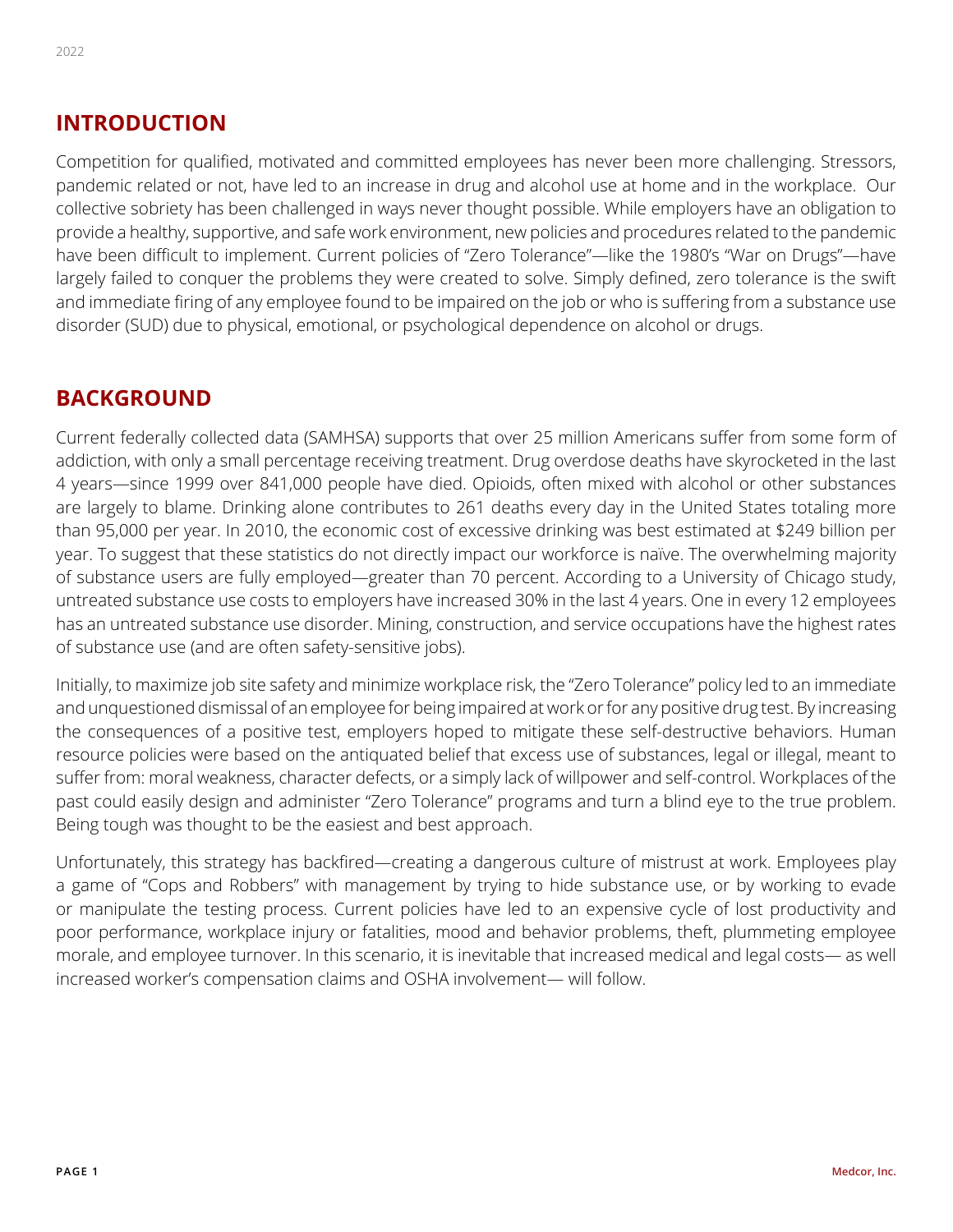# **S** FINANCIAL COSTS

It is difficult to precisely estimate the amount of money that alcohol and drugs cost our workplaces. In 2010, the economic cost of excessive drinking was best estimated at \$249 billion per year to the U.S. society in general. Researchers currently estimate total lost work, health care costs, and lost productivity costs U.S. businesses a staggering \$81 billion annually due to drug abuse alone. Estimates place the cost to an employer close to \$9,000 per employee annually for untreated alcohol and drug use.

#### **ABSENTEEISM AND TURNOVER** d<br>区

Based on National Clearinghouse for Alcohol and Drug Information (NCADI) statistics, drug and alcohol users take 3 times more sick days and average close to 15 days/year of unscheduled leave. These absences are both inconvenient and increase employer costs—the job still needs to get done. Over 40% of employees with SUD (Substance Use Disorder) have switched jobs in the last year; with some industries, such as service and entertainment, nearing 50% turnover.

## **MEDICAL COSTS**

stethoscope

 $\triangle$ 

 $\circledast$ 

Healthcare costs associated with drug abuse alone, excluding alcohol, is estimated to be \$25 billion annually. Emergency room visits, the most expensive location to receive medical care, are 4 times higher than those with SUD and more than twice as likely to be admitted to a hospital.

## **INJURIES/WORKERS COMPENSATION**

It is estimated that 65% all job site injuries are related to drug or alcohol use and that up to 50% workers' compensation claims are somehow related to substance use. According to NCADI statistics, drug, and alcohol users 5 times more likely to file a compensation claim. One study found that one in five workers reported being put in danger, having to work more, or having to cover or redo work due to a co-worker's alcohol use.

## **WORKPLACE THEFT**

An older study from 1994 found that 80% of drug abusers would steal from their workplace to support their destructive habits. American retailers lose close to \$50 billion due to fraud and theft—30% of all inventory loss was due to employees stealing.

## **MENTAL HEALTH**

Anxiety and depression are doubled in workers with substance use issues and are up to four times higher in those dealing specifically with drug use.

#### **In summary, this is an expensive downward spiral of increased costs and decreased productivity for employers in part and society in general.**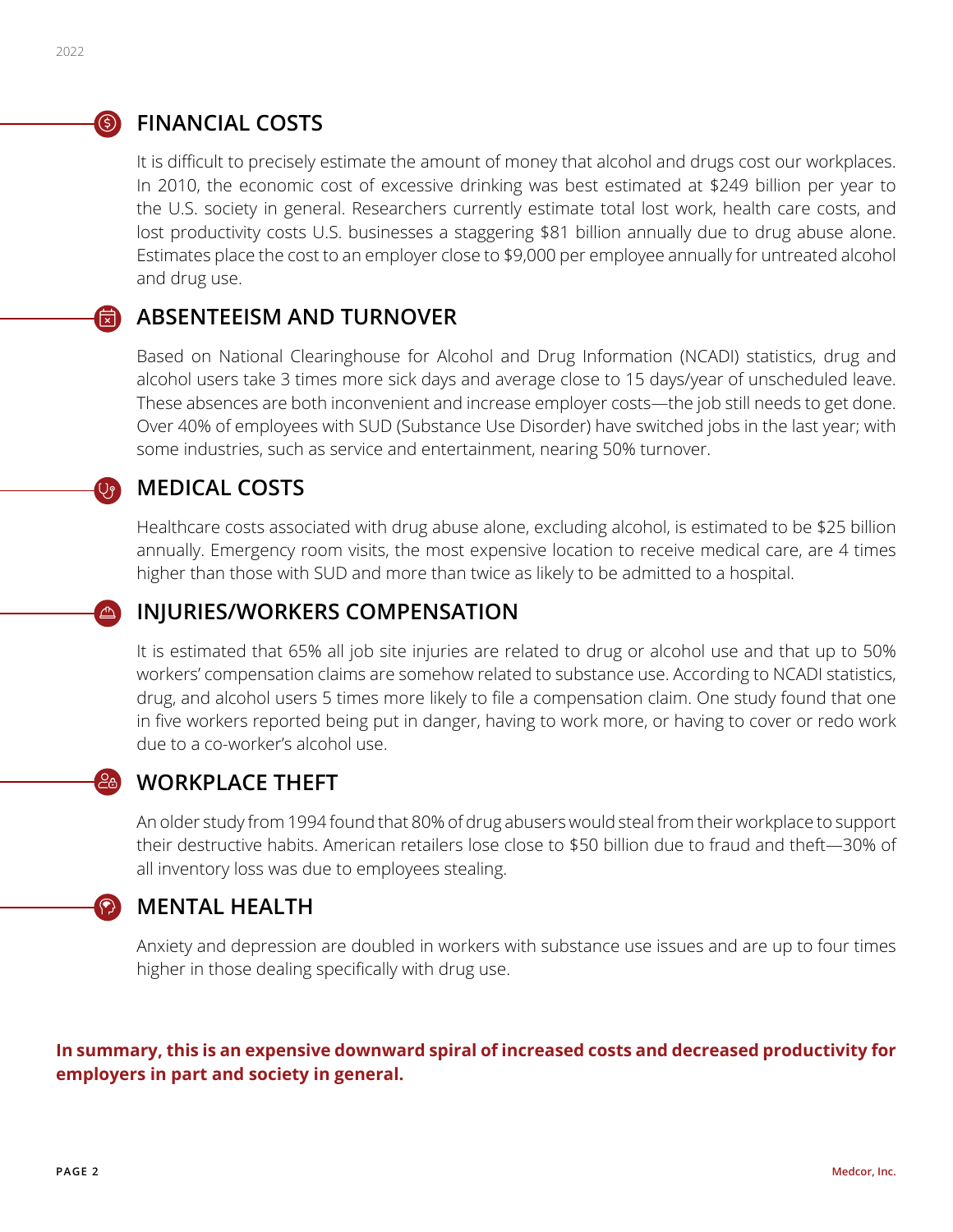#### **ONE SOLUTION**

These hardline standards have softened as public perception and attitudes have adapted and evolved benefiting employers and employees alike. Healthcare leaders have adopted a medical model for substance use. In addition, they have developed treatments and medications to support recovery and workplace-return programs based on scientific, evidence-based practices. Medications are developed that assist significantly in ones' safe and rapid return to the workplace. Therapy modalities have evolved beyond traditional 12-step programs, have become virtual, and are based in scientific results and data collection.

Of the over 25 million people suffering from a substance abuse disorder, less than 1 in 12 will receive treatment. Seeking treatment for substance use and abuse is the new goal for employers. Previously, those fired for drug and alcohol use were more likely to simply find new employment without any incentive to enroll into treatment—forcing the destructive patterns to continue. By providing opportunities for assistance, workers eliminate the culture of punishment and fear, encouraging open discussion and allowing workers to get help knowing their position would be safe within the company. In addition, discussions and education—especially involving substances considered "safe" such as marijuana or alcohol—could take place more openly. This encourages more to see help. Also, supervisors and managers would get training on recognizing impairment and adopt a proactive approach towards recovery.

#### **BENEFITS OF TREATMENT: WORKPLACE CENTERED** W

Studies show that employer initiated treatment is often more successful and longer-lasting than treatment initiated by family members or friends. Each employee who enters treatment and recovers from substance use disorder (SUD) saves their employer over \$8,500 on average. Comprehensive medical treatment programs, according to U.S. Department of Labor statistics, have found significant job-related improvements. A single study from the state of Ohio showed a 91% decrease in absenteeism, 93% on-the-job errors, and up to 97% decrease in on-the-job injuries.

Workers in recovery miss 13.7 fewer days, and interestingly, miss less work-time than average employees (3.6 days less). Workers in recovery tend to remain in jobs longer and have a lower likelihood to need medical services than average. In some industries, employers save more than \$4,000 for each worker in substance abuse treatment.

Adoption of more reasonable guidelines, manager and employee education, and cultural evolution will contribute to greater personal and public health and improved workforce relations. This will ultimately save money in lost productivity, employee turnover, and decrease workplace injury.

#### **HUMAN RESOURCES AND EMPLOYEE ASSISTANCE**  $\circledS$

Increasingly, employers are looking to outside consultants to provide onsite assessment screenings –especially in the situation of a possibly impaired employees. By working closely with Human Resources, or with an Employee Assistance Program, a health and safety partner can aid them with program compliance, urine, breath or saliva testing, and help guide successful long-term recovery. Consultants can also aid with the development and enforcement of workplace policies that are more beneficial than antiquated zero tolerance.